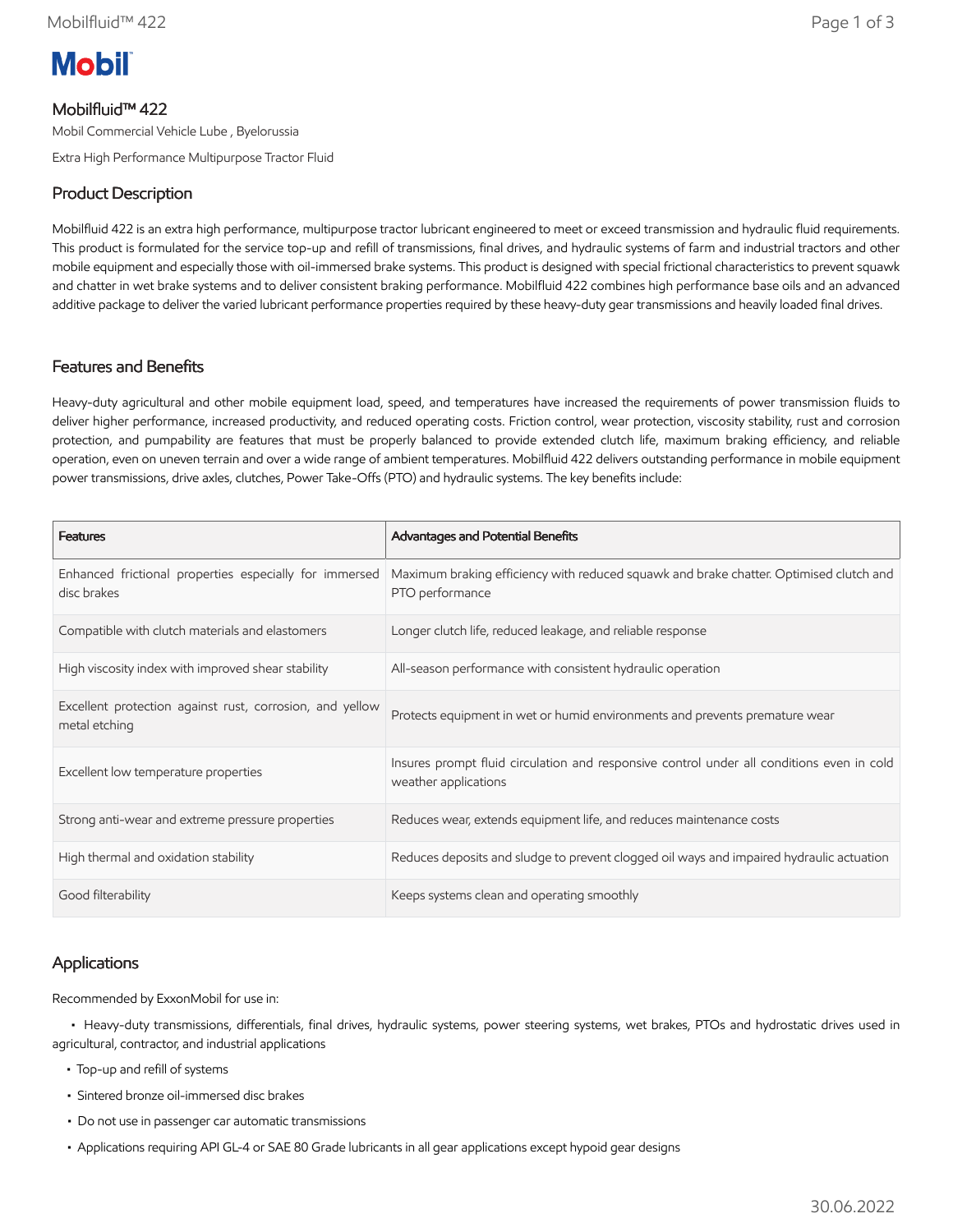### Specifications and Approvals

This product is recommended by ExxonMobil for use in applications requiring:

API GL-4

MASSEY FERGUSON CMS M1135

This product meets or exceeds the requirements of the following industry and builder specifications:

Ford ESEN-M2C86-B

# Properties and Specifications

| Property                                        |       |
|-------------------------------------------------|-------|
| Brookfield Viscosity @ -18 C, mPa.s, ASTM D2983 | 9000  |
| Density @ 15 C, kg/l, ASTM D4052                | 0.894 |
| Flash Point, Cleveland Open Cup, °C, ASTM D92   | 226   |
| Kinematic Viscosity @ 100 C, mm2/s, ASTM D445   | 10.8  |
| Kinematic Viscosity @ 40 C, mm2/s, ASTM D445    | 85    |
| Pour Point, °C, ASTM D97                        | $-30$ |
| Viscosity Index, ASTM D2270                     | 110   |

#### Health and safety

Health and Safety recommendations for this product can be found on the Material Safety Data Sheet (MSDS) @ [http://www.msds.exxonmobil.com/psims](http://www.msds.exxonmobil.com/psims/psims.aspx) /psims.aspx

All trademarks used herein are trademarks or registered trademarks of Exxon Mobil Corporation or one of its subsidiaries unless indicated otherwise. 09-2020

.

Typical Properties are typical of those obtained with normal production tolerance and do not constitute a specification. Variations that do not affect product performance are to be expected during normal manufacture and at different blending locations. The information contained herein is subject to change without notice. All products may not be available locally. For more information, contact your local ExxonMobil contact or visit [www.exxonmobil.com](http://www.exxonmobil.com/)

ExxonMobil is comprised of numerous affiliates and subsidiaries, many with names that include Esso, Mobil, or ExxonMobil. Nothing in this document is intended to override or supersede the corporate separateness of local entities. Responsibility for local action and accountability remains with the local ExxonMobil-affiliate entities.